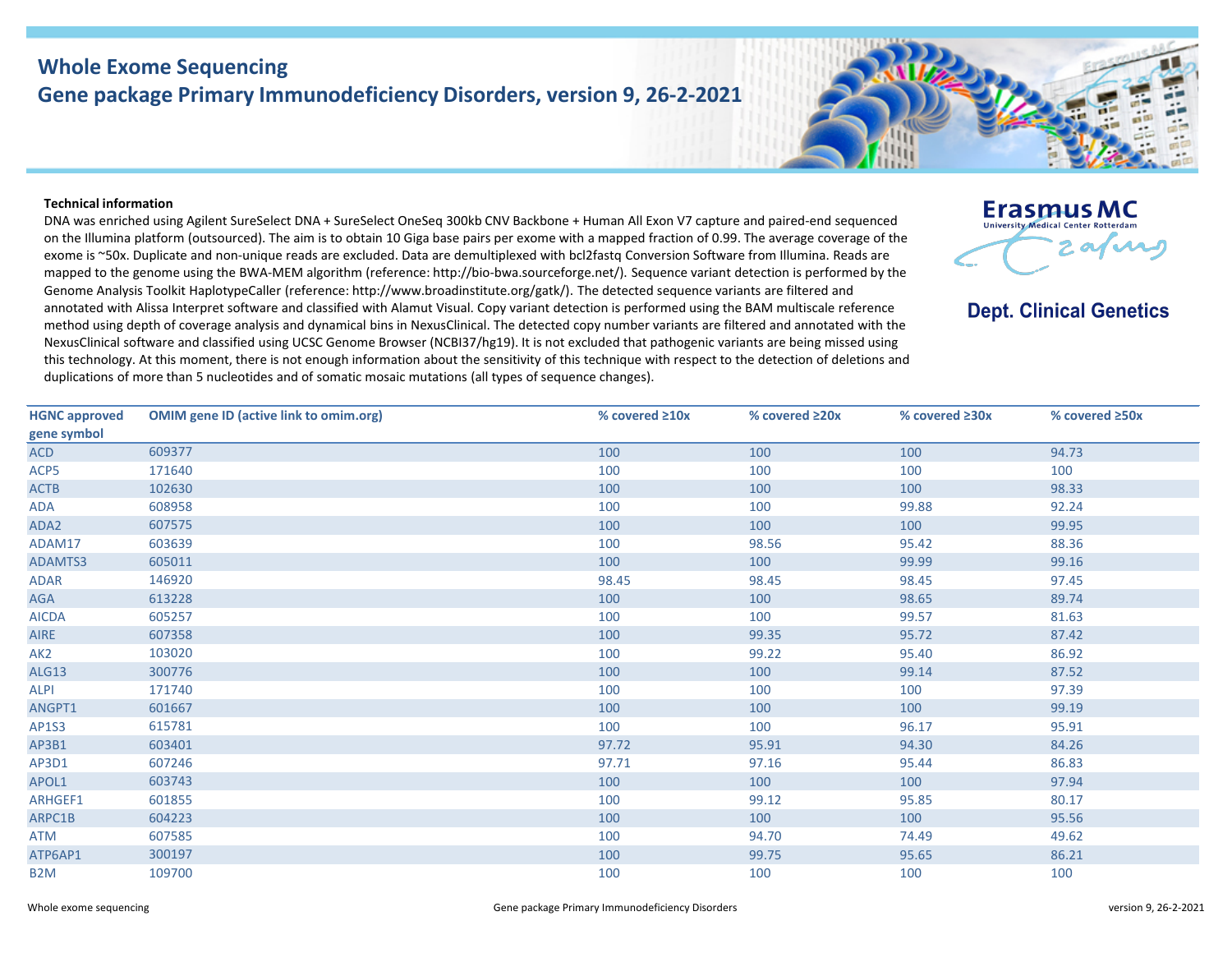| <b>HGNC approved</b> | <b>OMIM gene ID (active link to omim.org)</b> | % covered ≥10x | % covered ≥20x | % covered $\geq 30x$ | % covered ≥50x |
|----------------------|-----------------------------------------------|----------------|----------------|----------------------|----------------|
| gene symbol          |                                               |                |                |                      |                |
| BACH <sub>2</sub>    | 605394                                        | 100            | 100            | 100                  | 98.21          |
| <b>BCL10</b>         | 603517                                        | 100            | 99.01          | 89.86                | 85.70          |
| BCL11B               | 606558                                        | 100            | 98.43          | 96.33                | 84.36          |
| <b>BLK</b>           | 191305                                        | 100            | 99.26          | 96.01                | 85.64          |
| <b>BLM</b>           | 604610                                        | 100            | 98.83          | 97.55                | 91.70          |
| <b>BLNK</b>          | 604515                                        | 99.47          | 96.05          | 92.97                | 85.48          |
| BLOC1S6              | 604310                                        | 100            | 94.61          | 78.45                | 78.29          |
| <b>BTK</b>           | 300300                                        | 100            | 100            | 99.69                | 93.31          |
| C <sub>1</sub> QA    | 120550                                        | 100            | 100            | 100                  | 100            |
| C <sub>1</sub> QB    | 120570                                        | 100            | 100            | 100                  | 97.00          |
| C <sub>1</sub> QC    | 120575                                        | 100            | 100            | 100                  | 93.87          |
| C1R                  | 613785                                        | 100            | 100            | 99.24                | 94.22          |
| C1S                  | 120580                                        | 100            | 100            | 99.06                | 94.05          |
| C <sub>2</sub>       | 613927                                        | 100            | 100            | 100                  | 95.13          |
| C <sub>3</sub>       | 120700                                        | 100            | 100            | 99.09                | 94.06          |
| C <sub>5</sub>       | 120900                                        | 99.93          | 99.16          | 96.69                | 90.42          |
| C6                   | 217050                                        | 100            | 100            | 100                  | 99.22          |
| C7                   | 217070                                        | 100            | 100            | 100                  | 99.08          |
| C8A                  | 120950                                        | 100            | 100            | 100                  | 97.69          |
| C8B                  | 120960                                        | 100            | 100            | 100                  | 98.34          |
| C8G                  | 120930                                        | 100            | 100            | 94.64                | 74.66          |
| C9                   | 120940                                        | 100            | 100            | 100                  | 97.89          |
| CA <sub>2</sub>      | 611492                                        | 100            | 100            | 100                  | 97.88          |
| CARD11               | 607210                                        | 100            | 99.12          | 97.01                | 92.44          |
| CARD14               | 607211                                        | 100            | 98.89          | 96.67                | 86.80          |
| CARD9                | 607212                                        | 100            | 98.97          | 97.00                | 86.44          |
| <b>CARMIL2</b>       | 610859                                        | 97.81          | 94.63          | 92.52                | 82.62          |
| CASP10               | 601762                                        | 100            | 100            | 100                  | 100            |
| CASP8                | 601763                                        | 100            | 98.88          | 95.53                | 91.74          |
| CAVIN1               | 603198                                        | 100            | 100            | 100                  | 95.50          |
| CCBE1                | 612753                                        | 100            | 100            | 99.58                | 94.92          |
| CD19                 | 107265                                        | 100            | 99.56          | 97.49                | 90.21          |
| CD247                | 186780                                        | 100            | 100            | 100                  | 96.63          |
| <b>CD27</b>          | 186711                                        | 100            | 100            | 100                  | 95.78          |
| CD3D                 | 186790                                        | 100            | 100            | 100                  | 100            |
| CD3E                 | 186830                                        | 100            | 100            | 100                  | 94.56          |
| CD3G                 | 186740                                        | 100            | 100            | 100                  | 100            |
| <b>CD40</b>          | 109535                                        | 100            | 100            | 100                  | 98.05          |
| CD40LG               | 300386                                        | 100            | 100            | 100                  | 96.60          |
| <b>CD46</b>          | 120920                                        | 100            | 100            | 100                  | 95.54          |
| <b>CD55</b>          | 125240                                        | 100            | 96.43          | 91.53                | 78.51          |
| <b>CD59</b>          | 107271                                        | 100            | 100            | 100                  | 100            |
| CD70                 | 602840                                        | 100            | 100            | 100                  | 88.78          |
| CD79A                | 112205                                        | 100            | 91.32          | 83.16                | 62.79          |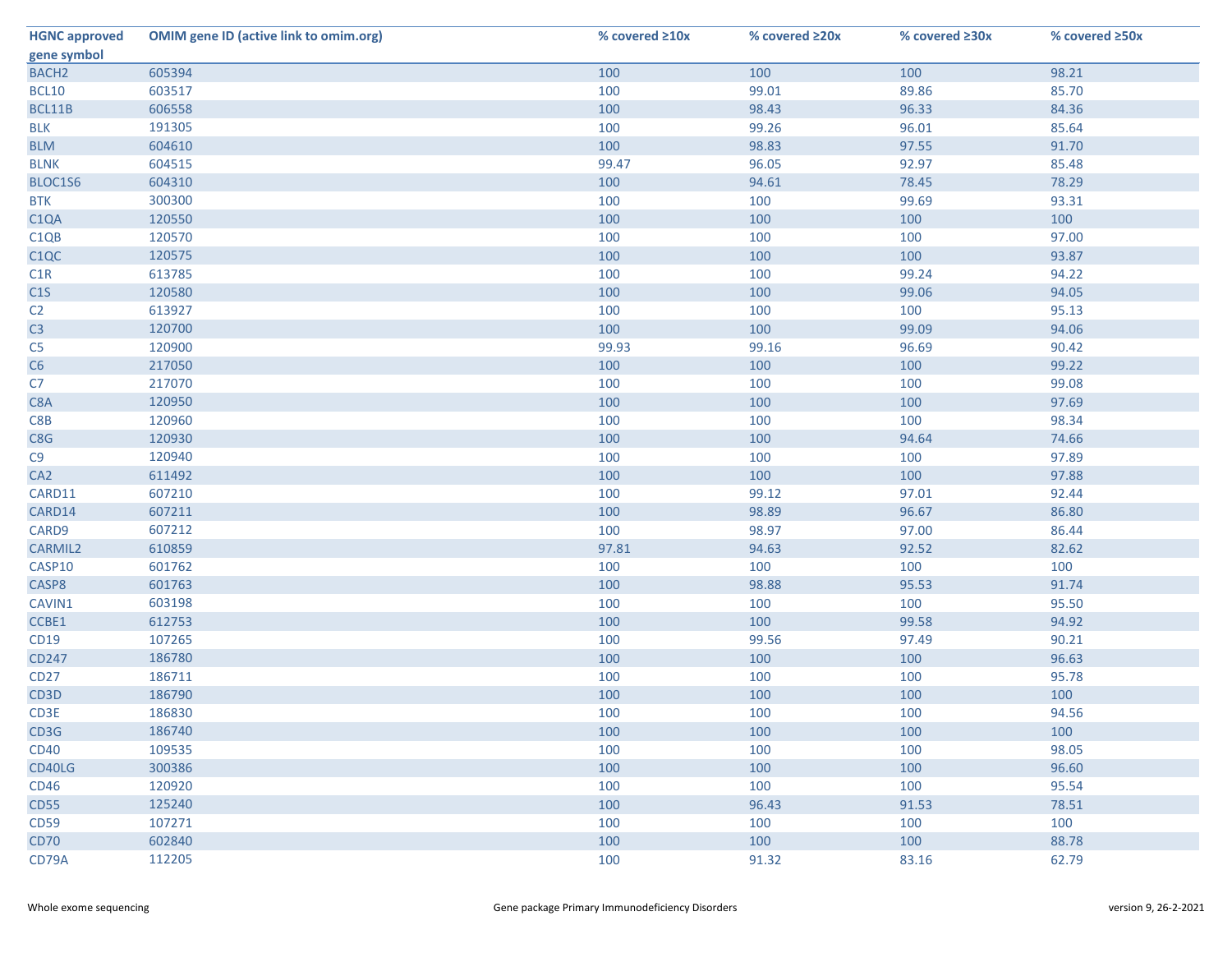| <b>HGNC approved</b> | <b>OMIM gene ID (active link to omim.org)</b> | % covered ≥10x | % covered ≥20x | % covered $\geq 30x$ | % covered ≥50x |
|----------------------|-----------------------------------------------|----------------|----------------|----------------------|----------------|
| gene symbol          |                                               |                |                |                      |                |
| CD79B                | 147245                                        | 100            | 100            | 100                  | 99.51          |
| <b>CD81</b>          | 186845                                        | 100            | 100            | 96.89                | 81.11          |
| CD8A                 | 186910                                        | 100            | 100            | 99.27                | 86.61          |
| CDCA7                | 609937                                        | 100            | 98.06          | 93.10                | 83.32          |
| CDKN2B               | 600431                                        | 100            | 100            | 100                  | 91.96          |
| <b>CEBPE</b>         | 600749                                        | 100            | 100            | 100                  | 100            |
| <b>CFB</b>           | 138470                                        | 100            | 100            | 100                  | 98.76          |
| <b>CFD</b>           | 134350                                        | 100            | 99.94          | 88.81                | 67.56          |
| <b>CFH</b>           | 134370                                        | 99.46          | 97.06          | 94.46                | 90.27          |
| CFHR1                | 134371                                        | 97.66          | 92.97          | 89.32                | 82.79          |
| CFHR3                | 605336                                        | 100            | 99.89          | 90.35                | 71.94          |
| CFHR5                | 608593                                        | 100            | 98.53          | 95.25                | 88.54          |
| <b>CFI</b>           | 217030                                        | 98.47          | 95.86          | 92.94                | 91.23          |
| <b>CFP</b>           | 300383                                        | 100            | 99.81          | 97.95                | 88.19          |
| <b>CFTR</b>          | 602421                                        | 100            | 100            | 99.58                | 95.66          |
| CHD7                 | 608892                                        | 100            | 99.87          | 98.61                | 96.80          |
| CIB1                 | 602293                                        | 100            | 100            | 98.20                | 87.82          |
| <b>CIITA</b>         | 600005                                        | 100            | 99.24          | 96.46                | 84.40          |
| CLCN7                | 602727                                        | 100            | 100            | 99.30                | 89.11          |
| CLEC4D               | 609964                                        | 100            | 100            | 100                  | 93.27          |
| CLEC7A               | 606264                                        | 100            | 100            | 100                  | 96.75          |
| <b>CLPB</b>          | 616254                                        | 100            | 100            | 100                  | 98.07          |
| COG6                 | 606977                                        | 100            | 100            | 99.53                | 92.92          |
| <b>COPA</b>          | 601924                                        | 100            | 100            | 99.61                | 96.71          |
| CORO1A               | 605000                                        | 92.29          | 91.91          | 90.49                | 85.72          |
| CR <sub>2</sub>      | 120650                                        | 100            | 100            | 99.58                | 95.80          |
| <b>CREBBP</b>        | 600140                                        | 99.64          | 98.59          | 96.38                | 88.55          |
| CSF2RA               | 306250                                        | 100            | 100            | 100                  | 98.34          |
| CSF2RB               | 425000                                        | 100            | 98.75          | 96.09                | 86.72          |
| CSF3R                | 138981                                        | 100            | 98.39          | 94.83                | 85.17          |
| CTC1                 | 138971                                        | 100            | 100            | 99.31                | 90.43          |
| CTLA4                | 613129                                        | 100            | 100            | 100                  | 99.33          |
| CTPS1                | 123890                                        | 100            | 100            | 99.01                | 93.87          |
| <b>CTSC</b>          | 123860                                        | 100            | 100            | 100                  | 100            |
| CXCR4                | 602365                                        | 100            | 100            | 99.40                | 93.23          |
| <b>CYBA</b>          | 162643                                        | 94.68          | 83.76          | 65.53                | 50.71          |
| <b>CYBB</b>          | 608508                                        | 100            | 99.95          | 97.03                | 83.25          |
| CYBC1                | 300481                                        | 100            | 96.84          | 89.21                | 83.55          |
| DBR1                 | 607024                                        | 100            | 100            | 100                  | 96.15          |
| DCLRE1B              | 609683                                        | 100            | 100            | 100                  | 95.27          |
| DCLRE1C              | 605988                                        | 100            | 100            | 99.04                | 90.85          |
| DDX58                | 609631                                        | 100            | 100            | 98.96                | 95.47          |
| DEF6                 | 610094                                        | 100            | 96.55          | 92.66                | 87.20          |
| DGAT1                | 604900                                        | 95.59          | 90.52          | 87.80                | 86.72          |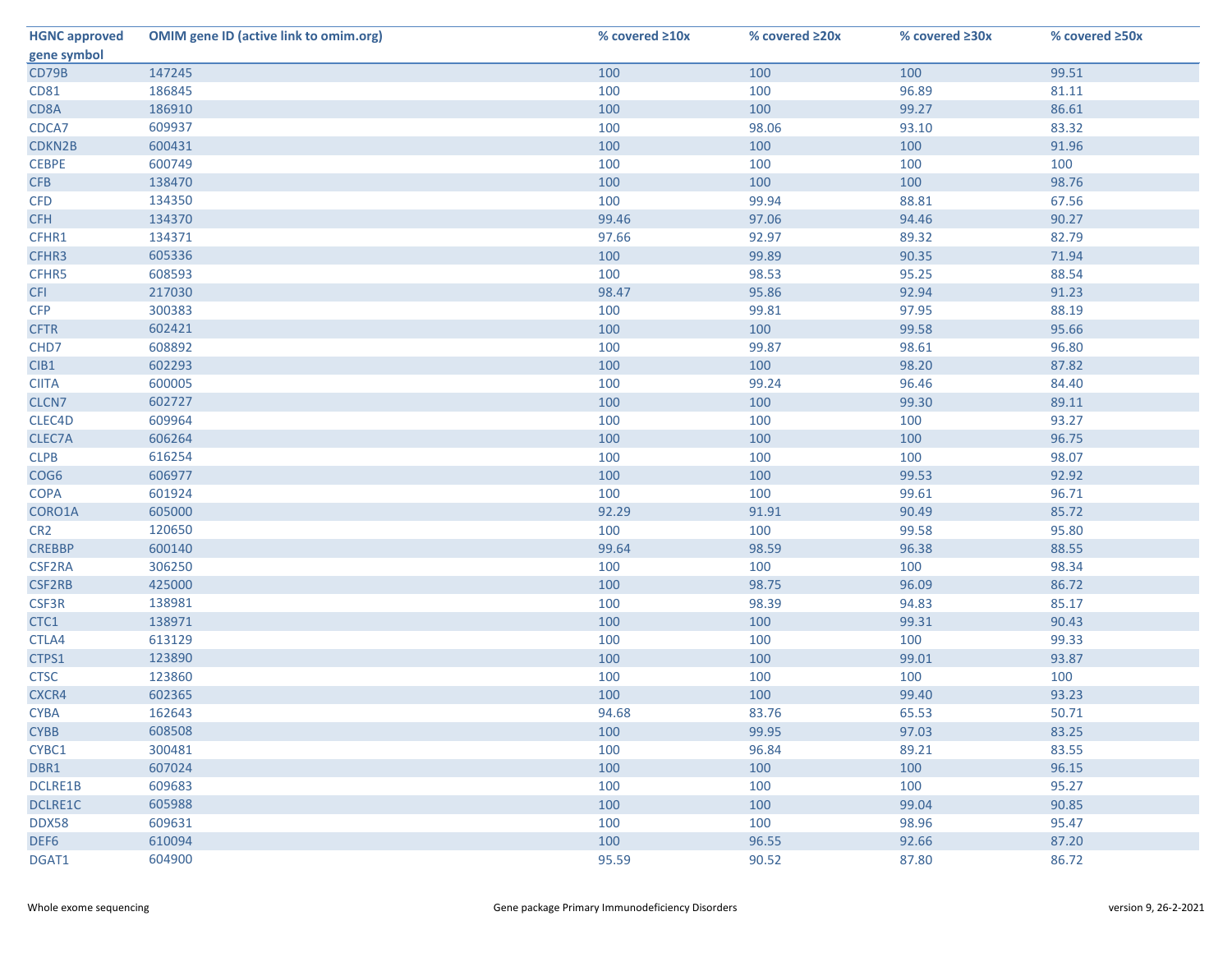| <b>HGNC approved</b> | <b>OMIM gene ID (active link to omim.org)</b> | % covered ≥10x | % covered ≥20x | % covered $\geq 30x$ | % covered ≥50x |
|----------------------|-----------------------------------------------|----------------|----------------|----------------------|----------------|
| gene symbol          |                                               |                |                |                      |                |
| <b>DHFR</b>          | 126060                                        | 100            | 100            | 98.31                | 83.92          |
| DKC1                 | 300126                                        | 100            | 98.05          | 94.16                | 83.85          |
| DNAJC21              | 617048                                        | 100            | 99.04          | 95.85                | 81.46          |
| DNASE1               | 125505                                        | 100            | 100            | 100                  | 95.53          |
| DNASE1L3             | 602244                                        | 100            | 100            | 100                  | 96.68          |
| DNASE2               | 126350                                        | 100            | 100            | 96.58                | 86             |
| DNMT3B               | 602900                                        | 100            | 99.83          | 98.20                | 90.78          |
| DOCK <sub>2</sub>    | 603122                                        | 100            | 99.54          | 98.91                | 95.43          |
| DOCK8                | 611432                                        | 100            | 99.53          | 98.26                | 93.32          |
| EFL1                 | 617538                                        | 100            | 100            | 100                  | 98.37          |
| <b>ELANE</b>         | 130130                                        | 100            | 100            | 100                  | 95.67          |
| ELF4                 | 300775                                        | 100            | 99.86          | 98.53                | 92.18          |
| EPG5                 | 615068                                        | 100            | 99.62          | 98.57                | 93.31          |
| ERCC <sub>2</sub>    | 126340                                        | 100            | 100            | 99.69                | 90.71          |
| ERCC3                | 133510                                        | 100            | 100            | 99.96                | 97.34          |
| ERCC6L2              | 615667                                        | 100            | 100            | 99.34                | 93.43          |
| EXTL3                | 605744                                        | 100            | 100            | 100                  | 100            |
| F <sub>12</sub>      | 610619                                        | 100            | 100            | 100                  | 97.11          |
| FAAP24               | 610884                                        | 100            | 100            | 100                  | 94.14          |
| FADD                 | 602457                                        | 100            | 100            | 100                  | 99.92          |
| FAS                  | 134637                                        | 100            | 100            | 99.63                | 87.44          |
| <b>FASLG</b>         | 134638                                        | 100            | 100            | 96.48                | 87.70          |
| FAT4                 | 612411                                        | 100            | 99.99          | 99.92                | 99.24          |
| FCGR1A               | 146760                                        | 100            | 96.70          | 96.70                | 96.22          |
| FCGR2A               | 146790                                        | 100            | 100            | 100                  | 98.99          |
| FCGR2B               | 604590                                        | 76.70          | 71.83          | 71.83                | 66.10          |
| FCGR3A               | 146740                                        | 100            | 100            | 100                  | 98.39          |
| FCGR3B               | 610665                                        | 100            | 100            | 100                  | 100            |
| FCHO1                | 613437                                        | 100            | 98.00          | 92.67                | 77.84          |
| FCN <sub>3</sub>     | 604973                                        | 100            | 100            | 99.57                | 83.68          |
| FERMT3               | 607901                                        | 100            | 98.11          | 93.07                | 84.17          |
| FNIP1                | 610594                                        | 100            | 99.82          | 99.08                | 96.10          |
| FOXN1                | 600838                                        | 100            | 100            | 99.41                | 94.84          |
| FOXP3                | 300292                                        | 100            | 100            | 99.17                | 89.13          |
| FPR1                 | 136537                                        | 100            | 100            | 100                  | 100            |
| G6PC                 | 613742                                        | 100            | 100            | 100                  | 100            |
| G6PC3                | 611045                                        | 100            | 93.28          | 85.47                | 65.26          |
| G6PD                 | 305900                                        | 100            | 100            | 100                  | 94.62          |
| GATA2                | 137295                                        | 100            | 100            | 99.97                | 80.65          |
| GFI1                 | 600871                                        | 100            | 99.57          | 98.12                | 91.23          |
| GINS1                | 610608                                        | 100            | 100            | 100                  | 100            |
| GJC <sub>2</sub>     | 608803                                        | 98.92          | 91.29          | 81.49                | 61.37          |
| GRHL <sub>2</sub>    | 608576                                        | 100            | 100            | 99.09                | 92.21          |
| GTF2H5               | 608780                                        | 100            | 100            | 100                  | 100            |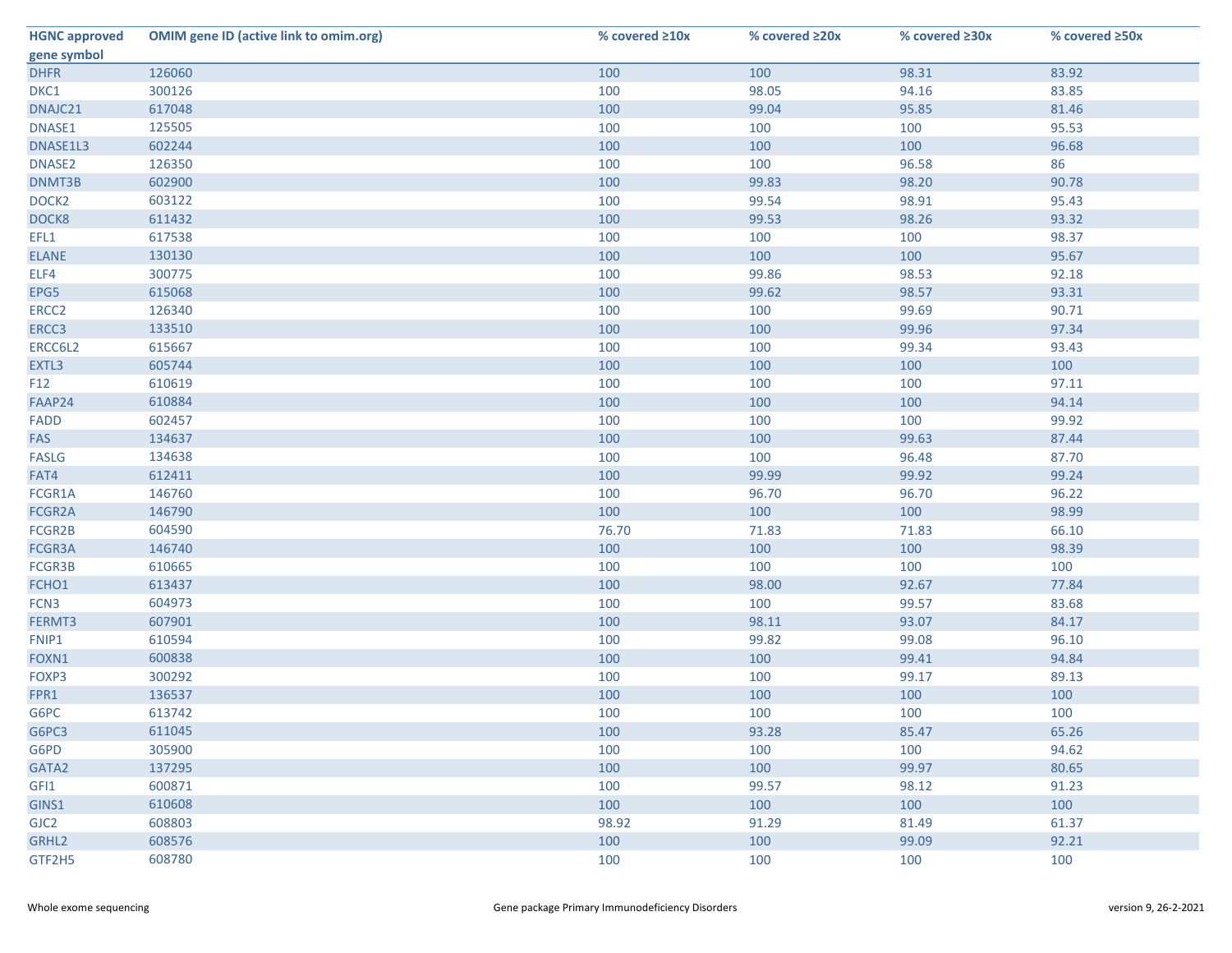| <b>HGNC approved</b> | <b>OMIM gene ID (active link to omim.org)</b> | % covered ≥10x | % covered ≥20x | % covered ≥30x | % covered ≥50x |
|----------------------|-----------------------------------------------|----------------|----------------|----------------|----------------|
| gene symbol          |                                               |                |                |                |                |
| HAVCR2               | 606652                                        | 100            | 100            | 100            | 93.72          |
| HAX1                 | 605998                                        | 100            | 100            | 100            | 98.41          |
| <b>HELLS</b>         | 603946                                        | 100            | 97.53          | 93.93          | 86.21          |
| HMOX1                | 141250                                        | 100            | 100            | 98.34          | 89.52          |
| HYOU1                | 601746                                        | 100            | 100            | 98.46          | 94.38          |
| <b>ICOS</b>          | 604558                                        | 100            | 100            | 100            | 100            |
| <b>ICOSLG</b>        | 605717                                        | 100            | 100            | 100            | 100            |
| IFIH1                | 606951                                        | 100            | 100            | 100            | 97.67          |
| IFNAR1               | 107450                                        | 100            | 100            | 98.36          | 88.95          |
| IFNAR2               | 602376                                        | 100            | 100            | 100            | 97.26          |
| <b>IFNG</b>          | 147570                                        | 99.83          | 99.83          | 99.83          | 95.16          |
| IFNGR1               | 107470                                        | 100            | 99.32          | 93.65          | 90.48          |
| <b>IFNGR2</b>        | 147569                                        | 97.27          | 92.43          | 92.43          | 87.62          |
| IGLL1                | 146770                                        | 100            | 100            | 99.72          | 87.18          |
| <b>IKBKB</b>         | 603258                                        | 100            | 99.81          | 98.47          | 90.57          |
| <b>IKBKG</b>         | 300248                                        | 33.32          | 25.95          | 25.95          | 22.46          |
| IKZF1                | 603023                                        | 100            | 100            | 99.08          | 94.82          |
| IL10                 | 124092                                        | 100            | 100            | 100            | 99.13          |
| IL10RA               | 146933                                        | 100            | 100            | 98.56          | 94.08          |
| IL10RB               | 123889                                        | 100            | 94.66          | 93.72          | 89.42          |
| IL12B                | 161561                                        | 100            | 100            | 98.78          | 87.82          |
| <b>IL12RB1</b>       | 601604                                        | 100            | 99.74          | 96.61          | 81.71          |
| IL17F                | 606496                                        | 100            | 100            | 100            | 98.18          |
| IL17RA               | 605461                                        | 100            | 99.70          | 94.47          | 88.33          |
| IL17RC               | 610925                                        | 100            | 98.09          | 93.79          | 78.97          |
| IL18BP               | 604113                                        | 100            | 100            | 100            | 96.85          |
| IL1RN                | 147679                                        | 100            | 100            | 100            | 98.94          |
| IL2                  | 147680                                        | 100            | 100            | 97.96          | 91.00          |
| IL21                 | 605384                                        | 100            | 99.15          | 92.92          | 83.28          |
| IL21R                | 605383                                        | 100            | 100            | 100            | 95.94          |
| IL2RA                | 147730                                        | 100            | 100            | 100            | 98.51          |
| IL2RB                | 146710                                        | 100            | 100            | 98.31          | 90.97          |
| IL2RG                | 308380                                        | 100            | 100            | 99.61          | 90.29          |
| IL36RN               | 605507                                        | 100            | 100            | 97.61          | 83.67          |
| IL6R                 | 147880                                        | 100            | 98.50          | 92.52          | 82.01          |
| IL6ST                | 600694                                        | 100            | 99.67          | 96.71          | 91.70          |
| IL7R                 | 146661                                        | 100            | 100            | 100            | 100            |
| <b>INO80</b>         | 610169                                        | 100            | 99.50          | 98.58          | 93.75          |
| <b>INSR</b>          | 147670                                        | 100            | 99.13          | 98.14          | 96.23          |
| IRAK1                | 300283                                        | 99.83          | 97.76          | 91.72          | 71.34          |
| IRAK4                | 606883                                        | 100            | 100            | 98.98          | 91.73          |
| IRF2BP2              | 615332                                        | 100            | 98.97          | 87.56          | 64.19          |
| IRF3                 | 603734                                        | 100            | 100            | 98.59          | 87.54          |
| IRF4                 | 601900                                        | 100            | 99.21          | 92.80          | 90.58          |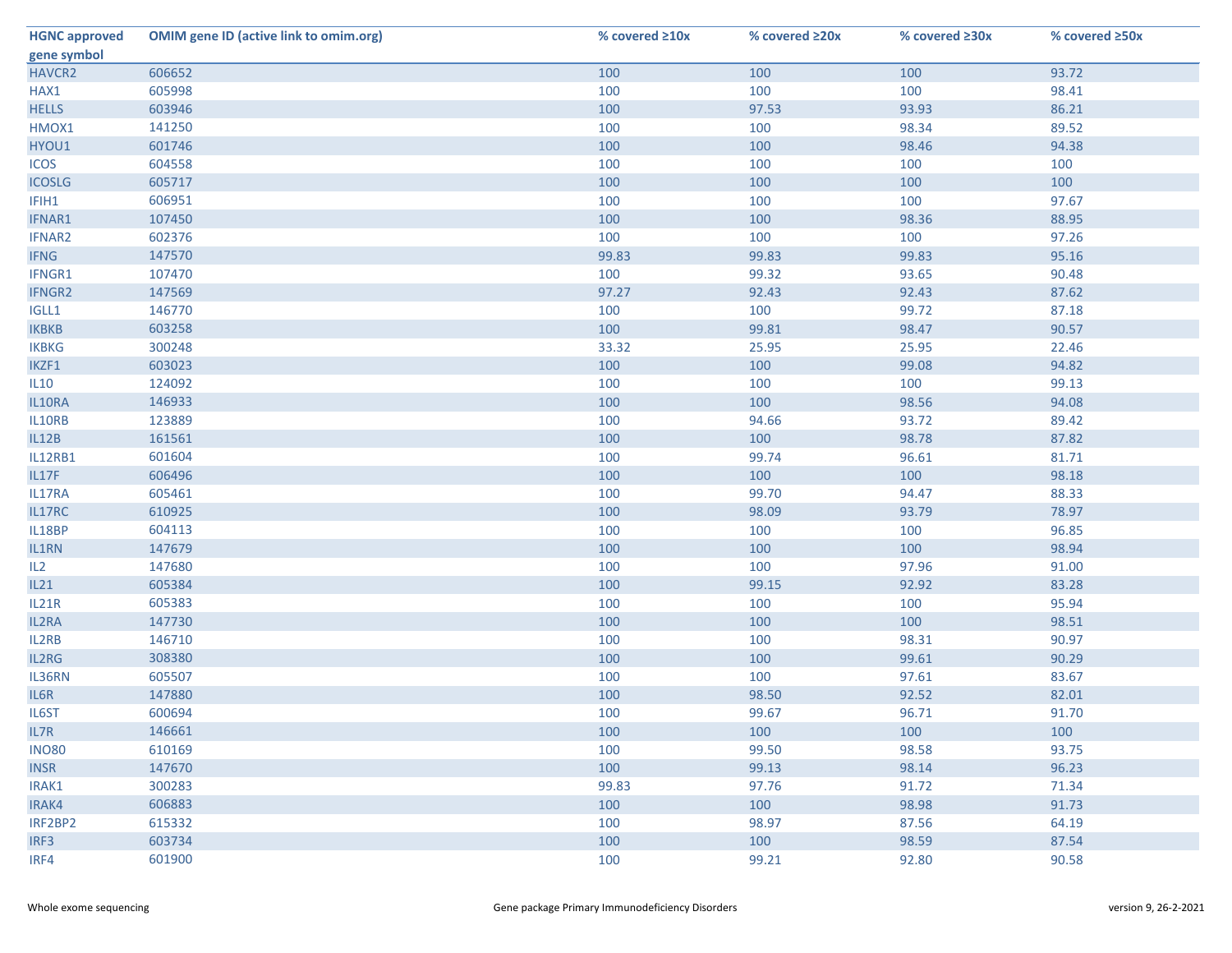| <b>HGNC approved</b> | <b>OMIM gene ID (active link to omim.org)</b> | % covered $\geq 10x$ | % covered ≥20x | % covered $\geq 30x$ | % covered ≥50x |
|----------------------|-----------------------------------------------|----------------------|----------------|----------------------|----------------|
| gene symbol          |                                               |                      |                |                      |                |
| IRF7                 | 605047                                        | 100                  | 98.70          | 96.44                | 84.98          |
| IRF8                 | 601565                                        | 100                  | 98.21          | 92.56                | 71.35          |
| IRF9                 | 147574                                        | 100                  | 100            | 99.44                | 91.97          |
| <b>ISG15</b>         | 147571                                        | 100                  | 100            | 98.60                | 92.43          |
| <b>ITCH</b>          | 606409                                        | 98.02                | 96.02          | 93.74                | 88.49          |
| ITGB2                | 600065                                        | 100                  | 98.83          | 96.43                | 85.40          |
| <b>ITK</b>           | 186973                                        | 100                  | 100            | 99.73                | 97.05          |
| <b>IVNS1ABP</b>      | 609209                                        | 100                  | 100            | 100                  | 100            |
| JAGN1                | 616012                                        | 100                  | 100            | 100                  | 100            |
| JAK1                 | 147795                                        | 100                  | 100            | 99.37                | 95.00          |
| JAK2                 | 147796                                        | 100                  | 99.39          | 97.94                | 93.19          |
| JAK3                 | 600173                                        | 100                  | 99.67          | 98.07                | 91.75          |
| KDM6A                | 300128                                        | 100                  | 98.66          | 94.85                | 78.84          |
| KMT2A                | 159555                                        | 99.92                | 99.27          | 98.22                | 94.84          |
| KMT2D                | 602113                                        | 100                  | 100            | 99.75                | 95.33          |
| <b>KRAS</b>          | 190070                                        | 100                  | 100            | 100                  | 100            |
| LACC1                | 613409                                        | 100                  | 100            | 100                  | 96.31          |
| LAMTOR2              | 610389                                        | 100                  | 100            | 100                  | 90.88          |
| LAT                  | 602354                                        | 100                  | 100            | 97.06                | 77.64          |
| <b>LCK</b>           | 153390                                        | 100                  | 99.58          | 95.98                | 82.06          |
| LIG1                 | 126391                                        | 100                  | 98.76          | 94.18                | 78.45          |
| LIG4                 | 601837                                        | 96.16                | 96.16          | 96.16                | 96.16          |
| LPIN2                | 605519                                        | 100                  | 100            | 99.77                | 97.16          |
| <b>LRBA</b>          | 606453                                        | 99.80                | 99.46          | 98.51                | 95.25          |
| LRRC8A               | 608360                                        | 100                  | 100            | 100                  | 98.91          |
| <b>LYST</b>          | 606897                                        | 100.00               | 99.81          | 98.90                | 94.04          |
| MAGT1                | 300715                                        | 99.69                | 93.27          | 90.85                | 83.63          |
| MAL                  | 188860                                        | 100                  | 100            | 100                  | 95.27          |
| MALT1                | 604860                                        | 95.57                | 91.25          | 90.18                | 88.28          |
| MAN2B1               | 609458                                        | 100                  | 99.81          | 96.81                | 85.87          |
| <b>MANBA</b>         | 609489                                        | 100                  | 99.97          | 99.66                | 97.72          |
| MAP3K14              | 604655                                        | 100                  | 98.96          | 95.36                | 90.52          |
| MASP2                | 605102                                        | 100                  | 100            | 96.79                | 88.24          |
| MBL <sub>2</sub>     | 154545                                        | 100                  | 100            | 100                  | 96.97          |
| MC <sub>2R</sub>     | 607397                                        | 100                  | 100            | 100                  | 100            |
| MCM4                 | 602638                                        | 100                  | 98.62          | 96.55                | 92.57          |
| <b>MEFV</b>          | 608107                                        | 100                  | 100            | 99.10                | 92.94          |
| <b>MOGS</b>          | 601336                                        | 100                  | 100            | 99.90                | 97.07          |
| <b>MRE11</b>         | 600814                                        | 100                  | 100            | 99.52                | 95.09          |
| <b>MRTFA</b>         | 606078                                        | 92.22                | 90.37          | 86.52                | 72.07          |
| MS4A1                | 112210                                        | 100                  | 97.38          | 93.47                | 71.02          |
| <b>MSN</b>           | 309845                                        | 100                  | 100            | 99.35                | 91.26          |
| MTHFD1               | 172460                                        | 100                  | 100            | 99.48                | 94.30          |
| <b>MVK</b>           | 251170                                        | 100                  | 100            | 100                  | 96.47          |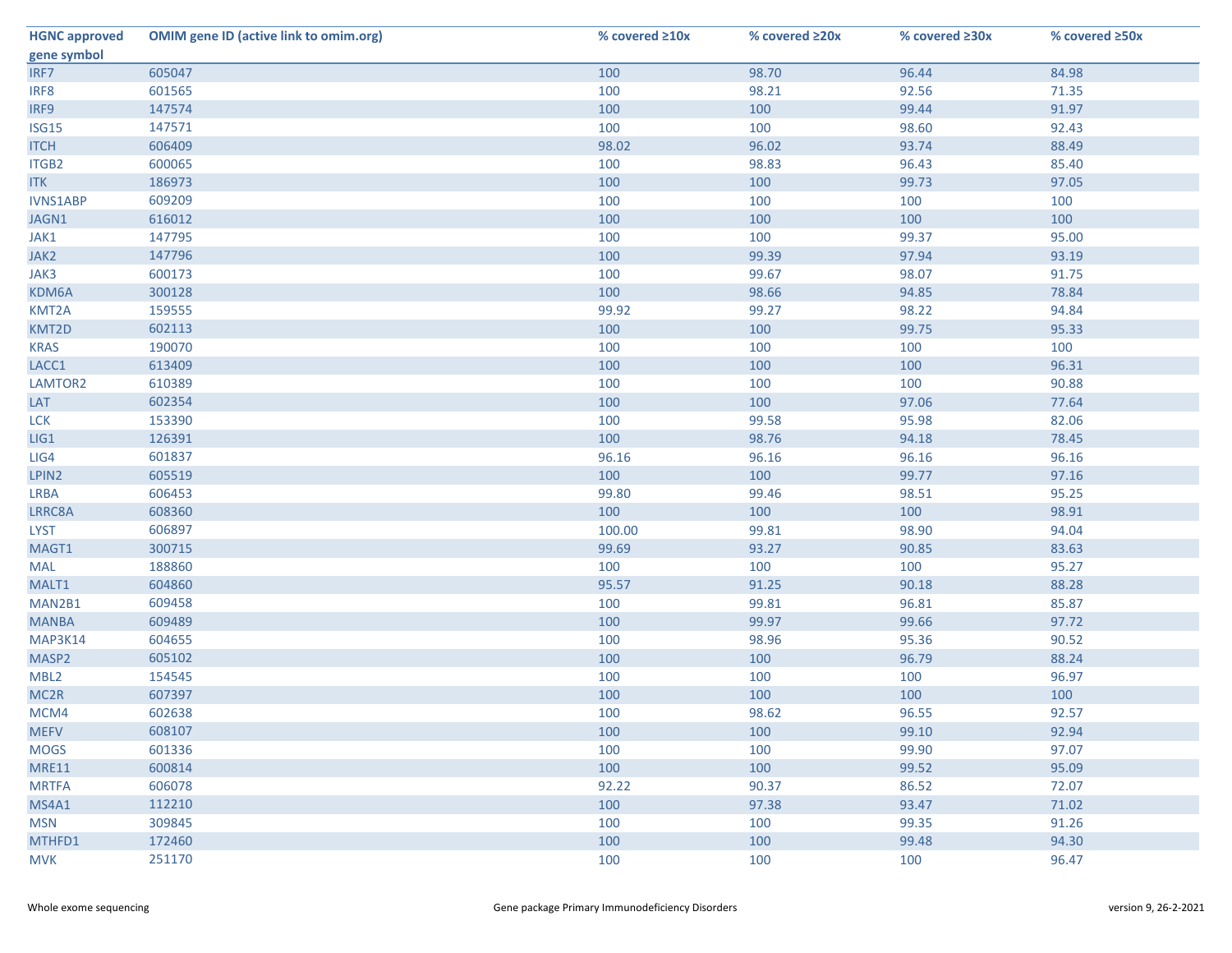| <b>HGNC approved</b> | <b>OMIM gene ID (active link to omim.org)</b> | % covered ≥10x | % covered ≥20x | % covered $\geq 30x$ | % covered ≥50x |
|----------------------|-----------------------------------------------|----------------|----------------|----------------------|----------------|
| gene symbol          |                                               |                |                |                      |                |
| <b>MYD88</b>         | 602170                                        | 100            | 100            | 100                  | 97.12          |
| MYSM1                | 612176                                        | 99.69          | 96.78          | 93.08                | 89.62          |
| <b>NBAS</b>          | 608025                                        | 100            | 100            | 99.61                | 95.26          |
| <b>NBN</b>           | 602667                                        | 100            | 100            | 100                  | 96.80          |
| NCF1                 | 608512                                        | 58.99          | 51.83          | 39.42                | 24.06          |
| NCF <sub>2</sub>     | 608515                                        | 100            | 100            | 100                  | 98.11          |
| NCF4                 | 601488                                        | 100            | 100            | 98.40                | 83.32          |
| NCKAP1L              | 141180                                        | 100            | 99.85          | 97.98                | 92.55          |
| <b>NCSTN</b>         | 605254                                        | 100            | 100            | 100                  | 98.28          |
| NFAT5                | 604708                                        | 100            | 99.56          | 98.05                | 94.16          |
| NFE2L2               | 600492                                        | 100            | 100            | 99.61                | 96.61          |
| NFKB1                | 164011                                        | 100            | 100            | 98.90                | 93.54          |
| NFKB2                | 164012                                        | 100            | 99.68          | 98.22                | 87.82          |
| <b>NFKBIA</b>        | 164008                                        | 100            | 100            | 100                  | 93.18          |
| NHEJ1                | 611290                                        | 100            | 100            | 100                  | 96.58          |
| NHP <sub>2</sub>     | 606470                                        | 100            | 100            | 100                  | 100            |
| NLRC4                | 606831                                        | 100            | 100            | 100                  | 99.81          |
| NLRP1                | 606636                                        | 100            | 100            | 99.71                | 96.84          |
| NLRP12               | 609648                                        | 100            | 100            | 99.26                | 95.07          |
| NLRP3                | 606416                                        | 100            | 100            | 99.92                | 98.10          |
| NOD <sub>2</sub>     | 605956                                        | 100            | 100            | 99.78                | 96.90          |
| <b>NOP10</b>         | 606471                                        | 100            | 100            | 100                  | 100            |
| <b>NRAS</b>          | 164790                                        | 100            | 100            | 100                  | 99.07          |
| NSMCE3               | 608243                                        | 100            | 100            | 100                  | 96.08          |
| OAS1                 | 164350                                        | 100            | 97.94          | 95.89                | 87.63          |
| ORAI1                | 610277                                        | 99.37          | 94.42          | 91.99                | 88.36          |
| OSTM1                | 607649                                        | 100            | 91.53          | 77.50                | 62.48          |
| <b>OTULIN</b>        | 615712                                        | 91.89          | 85.62          | 85.62                | 80.64          |
| <b>PARN</b>          | 604212                                        | 100            | 100            | 100                  | 94.26          |
| PAX5                 | 167414                                        | 100            | 100            | 100                  | 97.18          |
| PBX1                 | 176310                                        | 100            | 98.10          | 90.92                | 78.16          |
| <b>PCCA</b>          | 232000                                        | 99.83          | 96.72          | 95.31                | 89.85          |
| <b>PCCB</b>          | 232050                                        | 100            | 100            | 99.17                | 92.49          |
| <b>PEPD</b>          | 613230                                        | 100            | 100            | 98.29                | 89.21          |
| PGM3                 | 172100                                        | 100            | 100            | 100                  | 98.86          |
| PIGA                 | 311770                                        | 100            | 100            | 96.12                | 90             |
| PIK3CD               | 602839                                        | 100            | 99.94          | 99.44                | 97.51          |
| PIK3R1               | 171833                                        | 100            | 100            | 99.70                | 95.35          |
| PLCG2                | 600220                                        | 100            | 100            | 99.33                | 93.91          |
| PLEKHM1              | 611466                                        | 97.99          | 97.34          | 95.00                | 80.76          |
| <b>PLG</b>           | 173350                                        | 100            | 100            | 94.67                | 85.86          |
| PMM <sub>2</sub>     | 601785                                        | 100            | 100            | 100                  | 95.16          |
| <b>PNP</b>           | 164050                                        | 100            | 100            | 100                  | 99.19          |
| POLA1                | 312040                                        | 100            | 98.83          | 92.93                | 75.88          |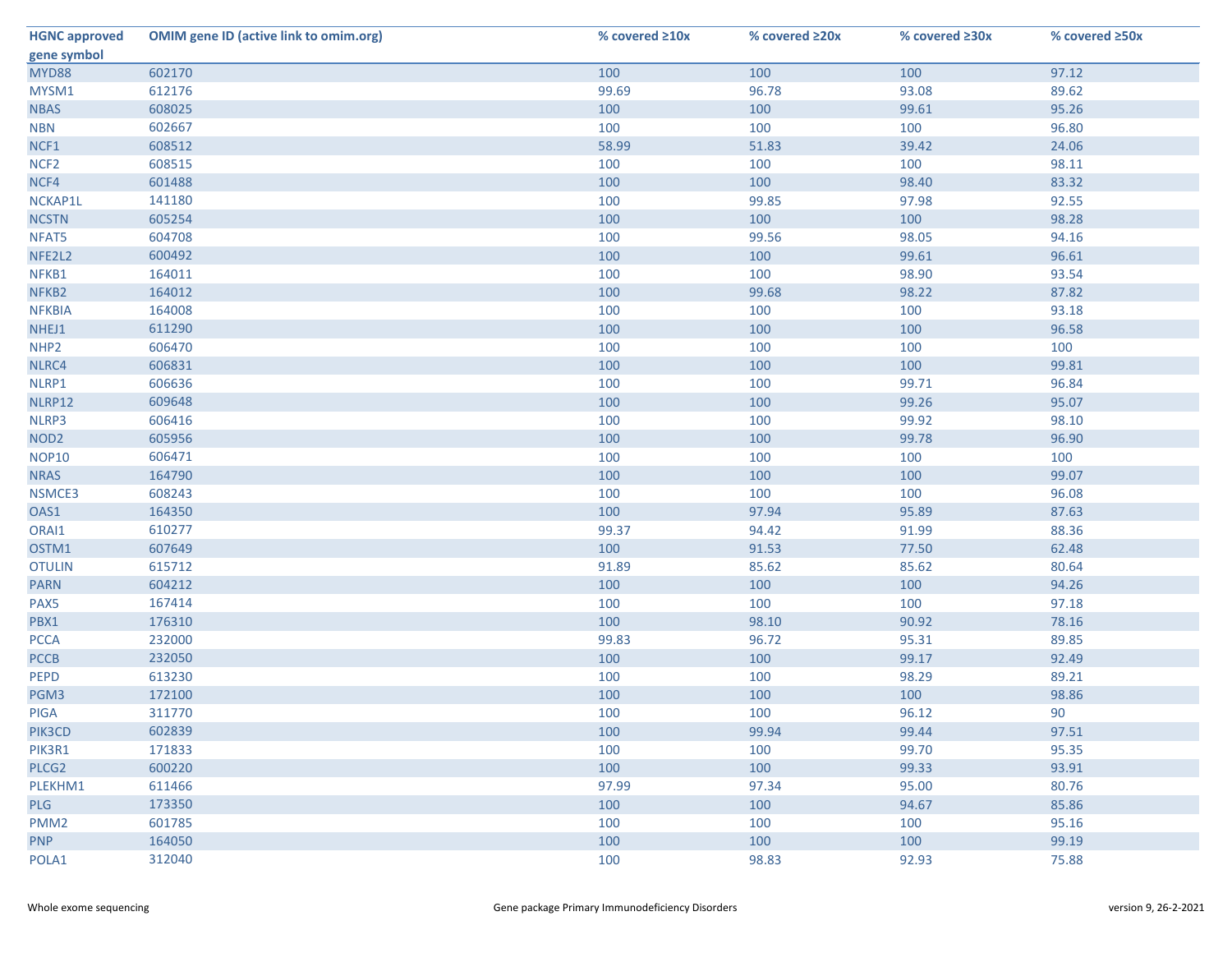| <b>HGNC approved</b> | <b>OMIM gene ID (active link to omim.org)</b> | % covered $\geq 10x$ | % covered ≥20x | % covered $\geq 30x$ | % covered ≥50x |
|----------------------|-----------------------------------------------|----------------------|----------------|----------------------|----------------|
| gene symbol          |                                               |                      |                |                      |                |
| POLE <sub>2</sub>    | 602670                                        | 100                  | 96.99          | 90.72                | 80.52          |
| <b>POMP</b>          | 613386                                        | 99.08                | 85.08          | 82.78                | 80.85          |
| POT1                 | 606478                                        | 100                  | 100            | 98.75                | 92.23          |
| POU2AF1              | 601206                                        | 100                  | 98.50          | 93.55                | 71.08          |
| PRF1                 | 170280                                        | 100                  | 100            | 100                  | 100            |
| <b>PRKCD</b>         | 176977                                        | 97.63                | 97.63          | 97.63                | 96.24          |
| <b>PRKDC</b>         | 600899                                        | 99.75                | 98.97          | 98.40                | 94.68          |
| PRPS1                | 311850                                        | 100                  | 100            | 100                  | 92.79          |
| <b>PSENEN</b>        | 607632                                        | 100                  | 100            | 98.62                | 89.26          |
| PSMA3                | 176843                                        | 100                  | 100            | 100                  | 93.20          |
| PSMB4                | 602177                                        | 100                  | 100            | 98.66                | 92.97          |
| PSMB8                | 177046                                        | 100                  | 100            | 100                  | 99.26          |
| PSMB9                | 177045                                        | 100                  | 100            | 98.84                | 89.70          |
| PSMG2                | 609702                                        | 100                  | 100            | 100                  | 97.64          |
| PSTPIP1              | 606347                                        | 100                  | 100            | 99.89                | 88.43          |
| PTPN22               | 600716                                        | 98.20                | 98.20          | 98.17                | 96.87          |
| <b>PTPRC</b>         | 151460                                        | 99.69                | 97.76          | 94.03                | 86.79          |
| RAB27A               | 603868                                        | 100                  | 100            | 100                  | 99.54          |
| RAC <sub>2</sub>     | 602049                                        | 100                  | 100            | 100                  | 98.42          |
| RAG1                 | 179615                                        | 100                  | 100            | 100                  | 100            |
| RAG2                 | 179616                                        | 100                  | 100            | 100                  | 100            |
| RANBP2               | 601181                                        | 99.14                | 98.07          | 97.49                | 93.41          |
| RASGRP1              | 603962                                        | 100                  | 100            | 100                  | 98.41          |
| RASGRP2              | 605577                                        | 100                  | 100            | 98.57                | 89.84          |
| RBCK1                | 610924                                        | 100                  | 100            | 100                  | 88.80          |
| RC3H1                | 609424                                        | 100                  | 99.55          | 98.37                | 92.60          |
| RECQL4               | 603780                                        | 100                  | 99.84          | 98.15                | 93.37          |
| <b>RELB</b>          | 604758                                        | 100                  | 99.04          | 95.32                | 75.87          |
| RFX5                 | 601863                                        | 100                  | 100            | 100                  | 98.57          |
| <b>RFXANK</b>        | 603200                                        | 100                  | 100            | 98.24                | 85.32          |
| <b>RFXAP</b>         | 601861                                        | 100                  | 99.89          | 97.15                | 85.62          |
| <b>RHOG</b>          | 179505                                        | 100                  | 100            | 100                  | 100            |
| <b>RHOH</b>          | 602037                                        | 100                  | 100            | 100                  | 100            |
| RIPK1                | 603453                                        | 100                  | 100            | 98.60                | 92.41          |
| <b>RMRP</b>          | 157660                                        | No coverage data     |                |                      |                |
| RNASEH2A             | 606034                                        | 100                  | 100            | 98.86                | 85.19          |
| RNASEH2B             | 610326                                        | 100                  | 91.35          | 91.35                | 91.35          |
| RNASEH2C             | 610330                                        | 100                  | 100            | 100                  | 97.20          |
| <b>RNF168</b>        | 612688                                        | 100                  | 100            | 100                  | 99.13          |
| <b>RNF31</b>         | 612487                                        | 100                  | 99.93          | 98.90                | 95.41          |
| RNU4ATAC             | 601428                                        | No coverage data     |                |                      |                |
| <b>RORC</b>          | 602943                                        | 100                  | 99.55          | 94.93                | 77.93          |
| <b>RPSA</b>          | 150370                                        | 100                  | 100            | 100                  | 97.55          |
| RSPH9                | 612648                                        | 100                  | 100            | 100                  | 98.71          |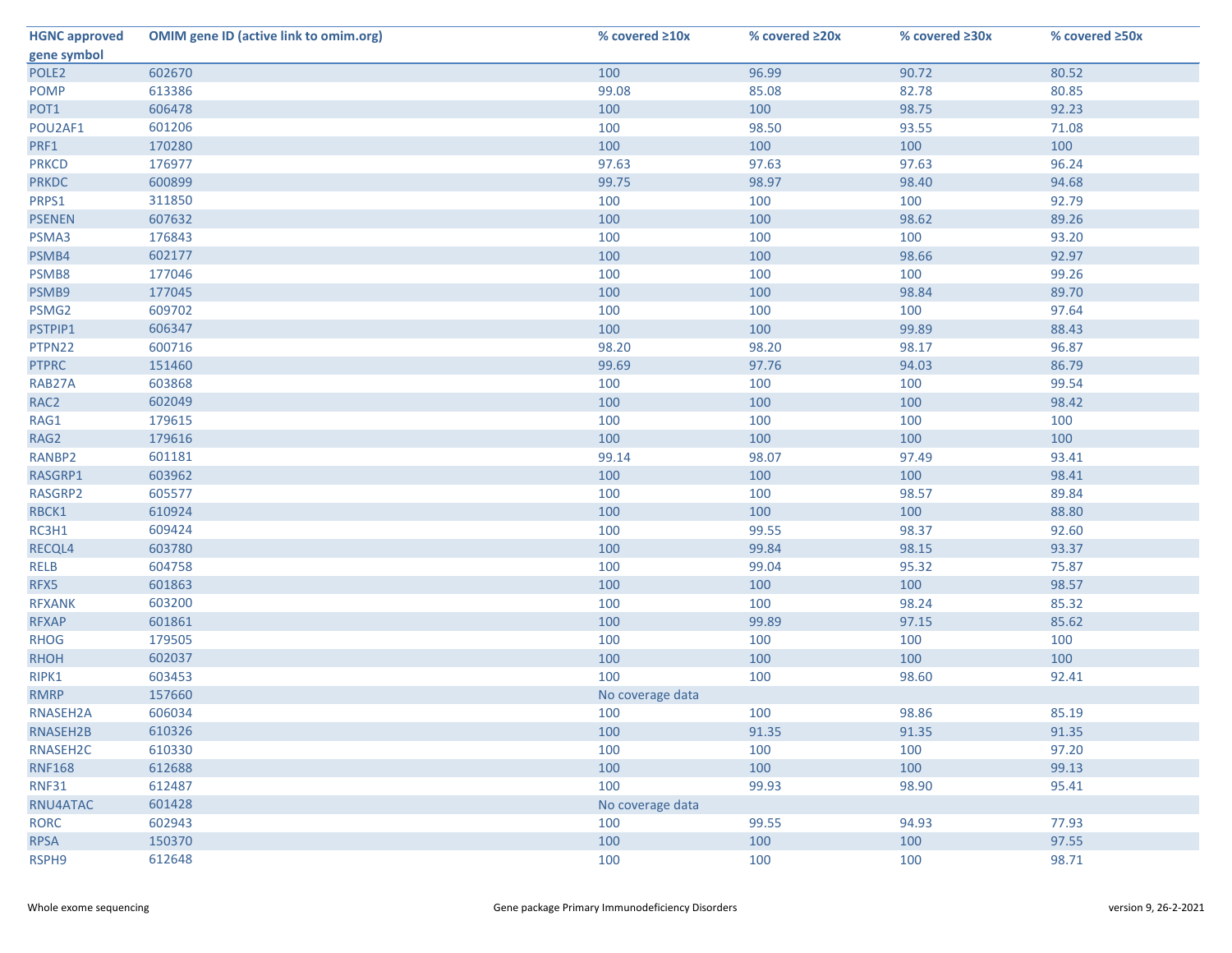| <b>HGNC approved</b> | <b>OMIM gene ID (active link to omim.org)</b> | % covered ≥10x | % covered ≥20x | % covered ≥30x | % covered ≥50x |
|----------------------|-----------------------------------------------|----------------|----------------|----------------|----------------|
| gene symbol          |                                               |                |                |                |                |
| RTEL1                | 608833                                        | 100            | 100            | 99.24          | 90.23          |
| SAMD9                | 610456                                        | 100            | 100            | 100            | 99.46          |
| SAMD9L               | 611170                                        | 100            | 100            | 100            | 100            |
| SAMHD1               | 606754                                        | 100            | 100            | 100            | 99.98          |
| <b>SBDS</b>          | 607444                                        | 100            | 100            | 100            | 100            |
| <b>SEC61A1</b>       | 609213                                        | 100            | 100            | 100            | 97.96          |
| SEMA3E               | 608166                                        | 100            | 97.67          | 93.47          | 89.27          |
| SERAC1               | 614725                                        | 100            | 100            | 100            | 97.87          |
| SERPING1             | 606860                                        | 100            | 97.53          | 95.12          | 90.34          |
| <b>SH2B3</b>         | 605093                                        | 100            | 99.95          | 95.23          | 75.63          |
| SH2D1A               | 300490                                        | 100            | 100            | 100            | 89.33          |
| SH3BP2               | 602104                                        | 91.15          | 91.15          | 91.15          | 89.92          |
| SH3KBP1              | 300374                                        | 100            | 98.45          | 95.71          | 84.43          |
| SKIV2L               | 600478                                        | 100            | 100            | 98.56          | 92.86          |
| <b>SLC29A3</b>       | 612373                                        | 100            | 97.60          | 97.60          | 97.14          |
| <b>SLC35A1</b>       | 605634                                        | 100            | 97.23          | 96.30          | 94.46          |
| <b>SLC35C1</b>       | 605881                                        | 100            | 100            | 100            | 100            |
| <b>SLC37A4</b>       | 602671                                        | 99.87          | 99.87          | 99.10          | 93.11          |
| <b>SLC39A4</b>       | 607059                                        | 100            | 100            | 100            | 96.45          |
| <b>SLC39A7</b>       | 601416                                        | 100            | 100            | 100            | 98.22          |
| <b>SLC46A1</b>       | 611672                                        | 99.87          | 99.87          | 99.87          | 97.80          |
| SLC7A7               | 603593                                        | 100            | 100            | 100            | 97.31          |
| SMARCAL1             | 606622                                        | 100            | 100            | 99.62          | 95.10          |
| SMARCD2              | 601736                                        | 87.26          | 87.26          | 87.26          | 85.08          |
| <b>SNX10</b>         | 614780                                        | 100            | 100            | 100            | 97.57          |
| SOCS4                | 616337                                        | 100            | 100            | 99.37          | 94.81          |
| SP110                | 604457                                        | 100            | 100            | 99.26          | 91.22          |
| SPINK5               | 605010                                        | 100            | 97.65          | 92.50          | 79.16          |
| SPPL2A               | 608238                                        | 97.69          | 94.44          | 89.27          | 84.19          |
| <b>SRP54</b>         | 604857                                        | 99.45          | 97.93          | 95.86          | 84.71          |
| <b>SRP72</b>         | 602122                                        | 100            | 100            | 100            | 98.70          |
| STAT1                | 600555                                        | 97.05          | 97.05          | 97.05          | 96.66          |
| STAT2                | 600556                                        | 100            | 100            | 100            | 98.08          |
| STAT3                | 102582                                        | 100            | 100            | 99.75          | 94.86          |
| STAT4                | 600558                                        | 99.93          | 97.04          | 96.28          | 94.05          |
| STAT5B               | 604260                                        | 100            | 98.35          | 96.03          | 87.06          |
| STAT6                | 601512                                        | 100            | 99.49          | 95.86          | 80.87          |
| STIM1                | 605921                                        | 100            | 100            | 100            | 97.95          |
| STING1               | 612374                                        | 100            | 100            | 100            | 88.46          |
| STK4                 | 604965                                        | 100            | 97.06          | 96.04          | 88.85          |
| STN1                 | 613128                                        | 100            | 100            | 100            | 99.30          |
| <b>STX11</b>         | 605014                                        | 100            | 100            | 100            | 100            |
| STXBP2               | 601717                                        | 100            | 97.15          | 92.77          | 77.46          |
| TAP1                 | 170260                                        | 100            | 99.79          | 97.84          | 86.65          |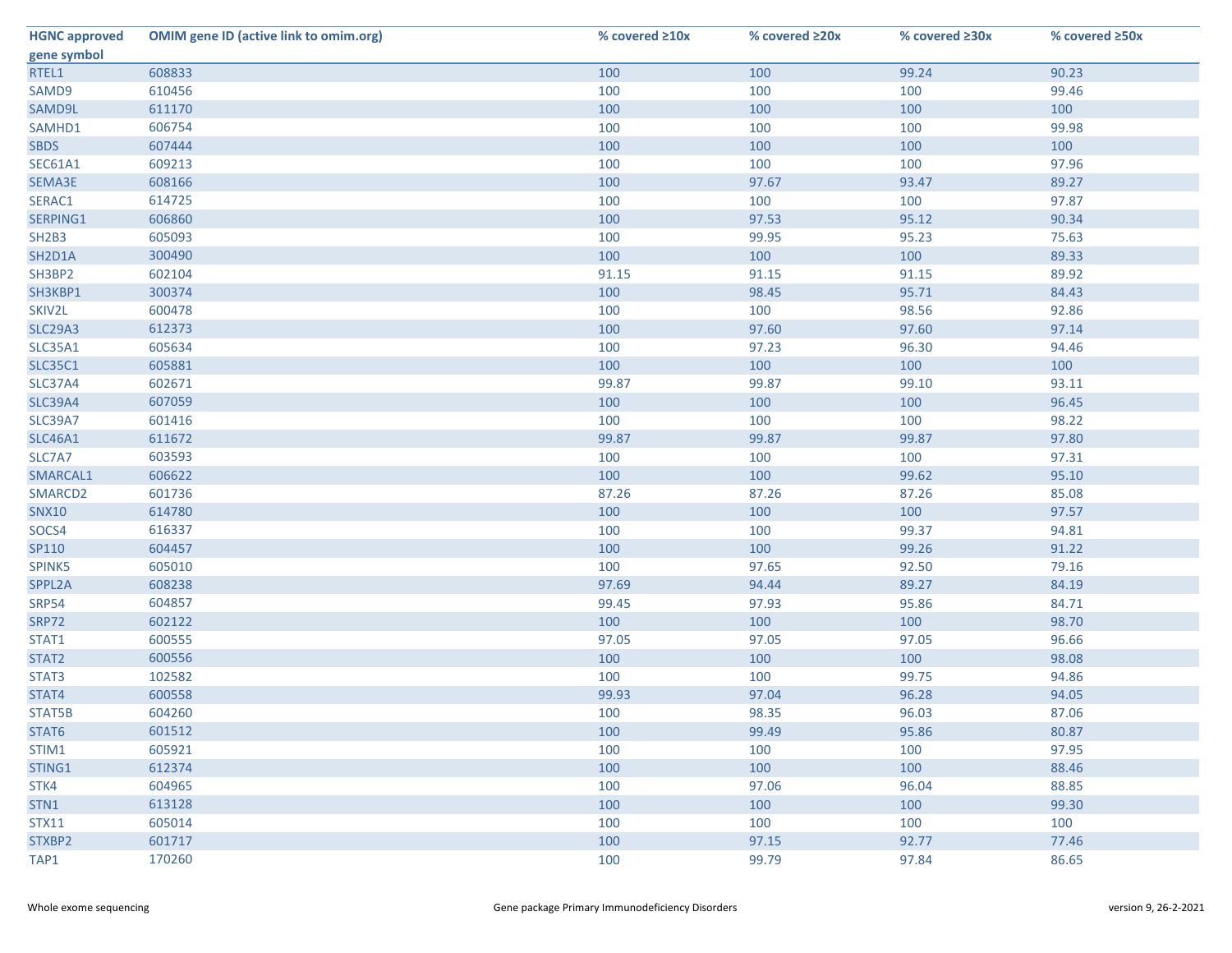| <b>HGNC approved</b> | <b>OMIM gene ID (active link to omim.org)</b> | % covered $\geq 10x$ | % covered ≥20x | % covered ≥30x | % covered ≥50x |
|----------------------|-----------------------------------------------|----------------------|----------------|----------------|----------------|
| gene symbol          |                                               |                      |                |                |                |
| TAP2                 | 170261                                        | 100                  | 98.55          | 95.30          | 87.73          |
| <b>TAPBP</b>         | 601962                                        | 100                  | 98.61          | 94.64          | 81.20          |
| <b>TAZ</b>           | 300394                                        | 100                  | 100            | 98.38          | 90.52          |
| TBX1                 | 602054                                        | 91.70                | 82.58          | 69.57          | 45.38          |
| TCF3                 | 147141                                        | 100                  | 99.57          | 92.74          | 71.53          |
| <b>TCIRG1</b>        | 604592                                        | 100                  | 97.68          | 92.86          | 83.01          |
| TCN <sub>2</sub>     | 613441                                        | 100                  | 100            | 99.90          | 95.24          |
| <b>TERC</b>          | 602322                                        | No coverage data     |                |                |                |
| <b>TERT</b>          | 187270                                        | 100                  | 98.75          | 95.08          | 87.33          |
| TET <sub>2</sub>     | 612839                                        | 100                  | 99.98          | 99.14          | 96.81          |
| <b>TFRC</b>          | 190010                                        | 100                  | 99.92          | 98.75          | 96.31          |
| TGFB1                | 190180                                        | 100                  | 100            | 100            | 99.01          |
| <b>THBD</b>          | 188040                                        | 100                  | 100            | 100            | 95.64          |
| TICAM1               | 607601                                        | 100                  | 100            | 98.03          | 84.97          |
| TINF <sub>2</sub>    | 604319                                        | 100                  | 100            | 100            | 99.35          |
| <b>TIRAP</b>         | 606252                                        | 100                  | 100            | 100            | 100            |
| TLR3                 | 603029                                        | 100                  | 100            | 100            | 98.35          |
| TLR4                 | 603030                                        | 100                  | 100            | 100            | 100            |
| TLR7                 | 300365                                        | 100                  | 100            | 100            | 99.45          |
| TLR8                 | 300366                                        | 100                  | 100            | 100            | 99.72          |
| TMC6                 | 605828                                        | 100                  | 100            | 99.48          | 85.31          |
| TMC8                 | 605829                                        | 100                  | 99.46          | 92.51          | 65.36          |
| <b>TNFAIP3</b>       | 191163                                        | 100                  | 100            | 99.01          | 96.82          |
| TNFRSF11A            | 603499                                        | 90.20                | 90.20          | 87.25          | 80.86          |
| TNFRSF13B            | 604907                                        | 100                  | 100            | 98.77          | 90.35          |
| TNFRSF13C            | 606269                                        | 91.34                | 66.50          | 60.13          | 51.23          |
| TNFRSF1A             | 191190                                        | 100                  | 100            | 100            | 92.91          |
| TNFRSF4              | 600315                                        | 100                  | 98.97          | 87.13          | 47.32          |
| <b>TNFRSF9</b>       | 602250                                        | 100                  | 100            | 97.57          | 84.03          |
| TNFSF11              | 602642                                        | 100                  | 100            | 100            | 98.03          |
| TNFSF12              | 602695                                        | 94.70                | 86.53          | 71.70          | 55.36          |
| TOM1                 | 604700                                        | 100                  | 100            | 100            | 97.16          |
| TOP2B                | 126431                                        | 99.78                | 98.74          | 95.63          | 85.85          |
| TPP <sub>2</sub>     | 190470                                        | 96.67                | 95.13          | 91.65          | 83.91          |
| TRAF3                | 601896                                        | 100                  | 100            | 98.90          | 90.65          |
| TRAF3IP2             | 607043                                        | 100                  | 100            | 100            | 99.35          |
| TREX1                | 606609                                        | 100                  | 100            | 100            | 100            |
| TRIM22               | 606559                                        | 100                  | 100            | 98.23          | 87.85          |
| TRNT1                | 612907                                        | 99.83                | 90.53          | 89.36          | 83.15          |
| TTC37                | 614589                                        | 100                  | 100            | 99.48          | 97.36          |
| <b>TTC7A</b>         | 609332                                        | 100                  | 100            | 99.05          | 90.00          |
| TYK <sub>2</sub>     | 176941                                        | 100                  | 100            | 99.70          | 94.95          |
| UBA1                 | 314370                                        | 100                  | 99.76          | 98.07          | 90.22          |
| UNC13D               | 608897                                        | 100                  | 99.85          | 98.15          | 88.87          |